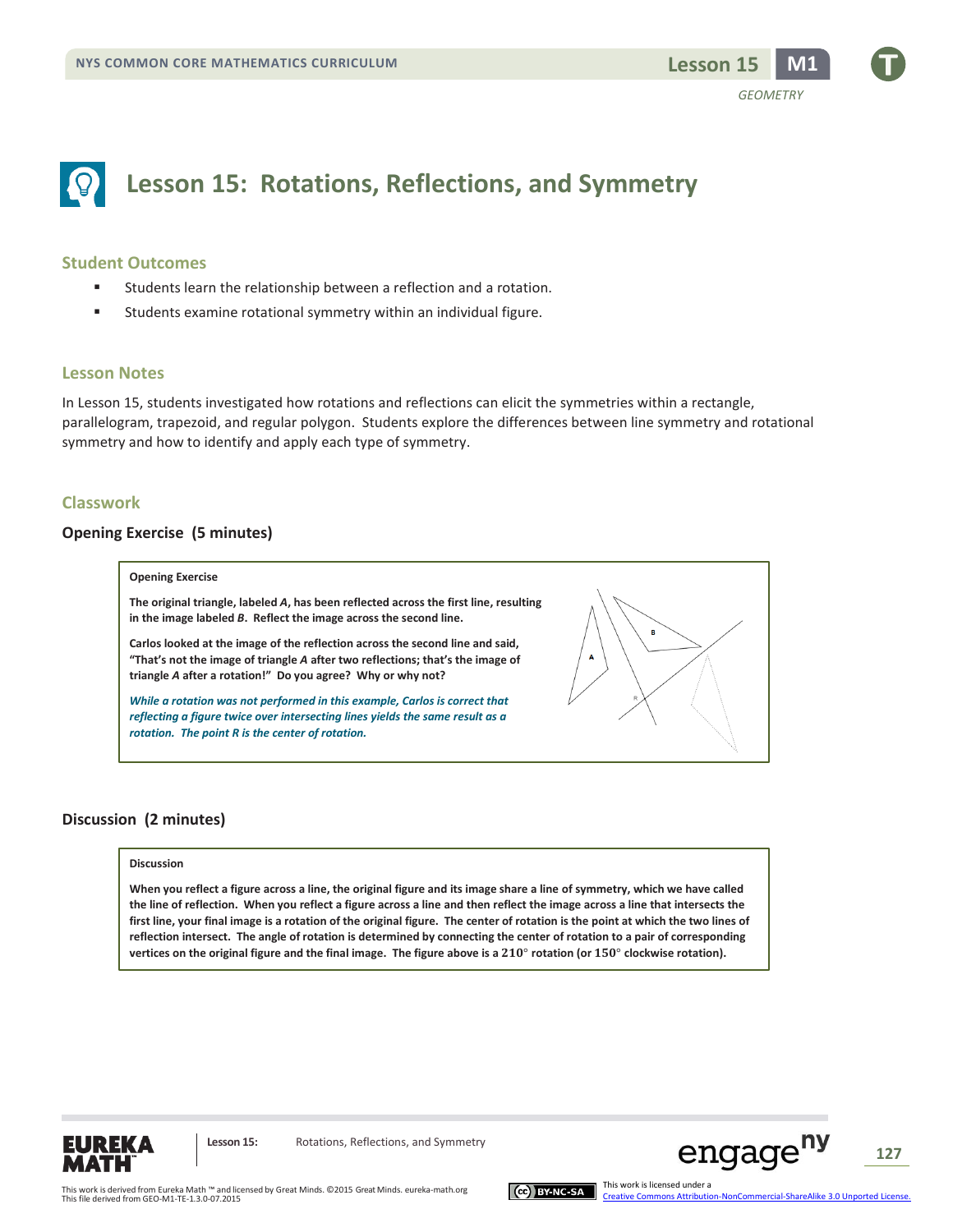

*GEOMETRY*





Lesson 15: Rotations, Reflections, and Symmetry



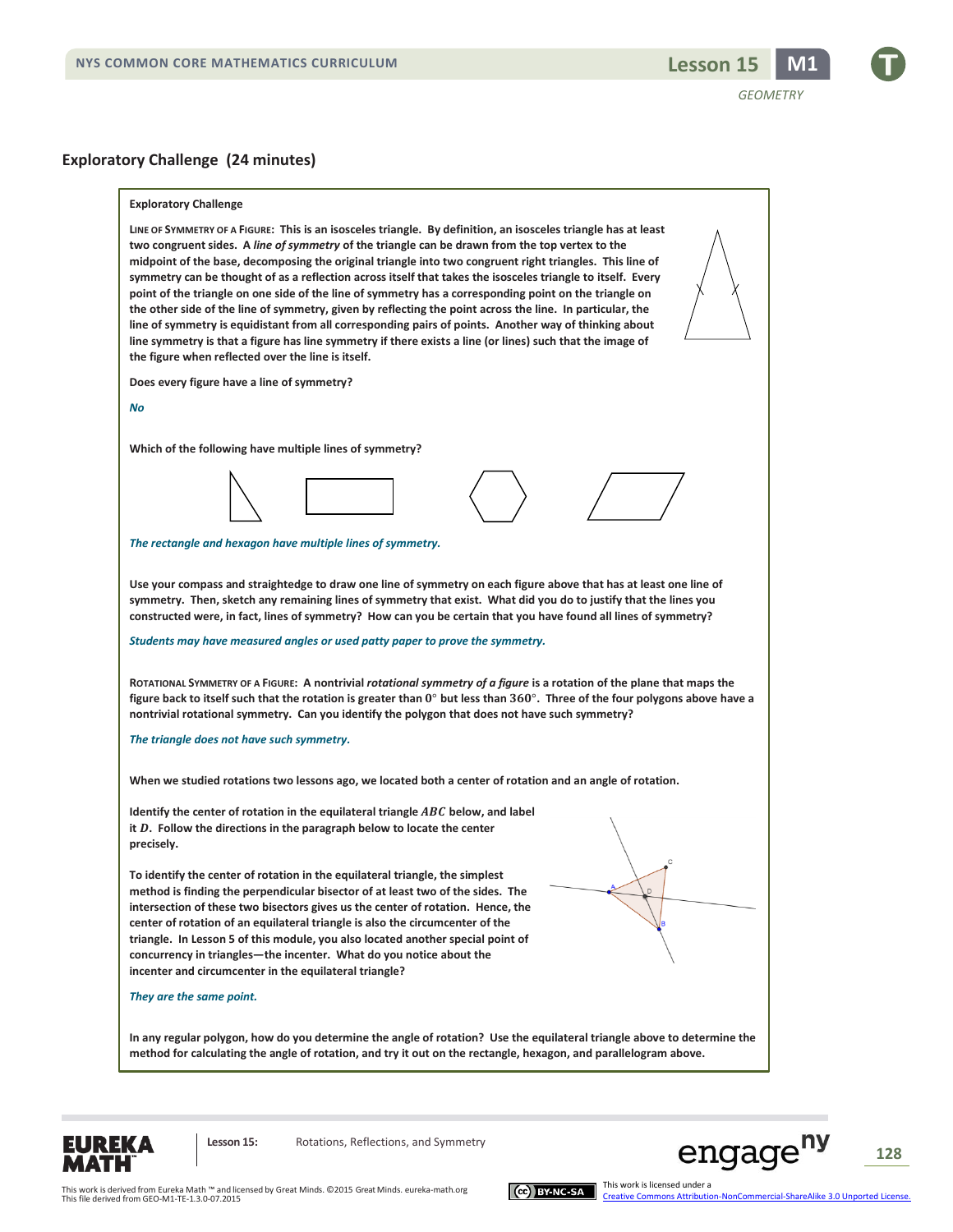**useful when listing all of the symmetries of a figure.** 

Let us look at an example to see why. The equilateral triangle ABC on the previous page has two nontrivial rotations about its circumcenter D, a rotation by 120° and a rotation by 240°. Notice that performing two 120° rotations back-toback is the same as performing one  $240^\circ$  rotation. We can write these two back-to-back rotations explicitly, as follows:

- **First, rotate the triangle by 120° about**  $D: R_{D,120^{\circ}}(\triangle ABC)$ **.**
- **Next, rotate the image of the first rotation by**  $120^\circ$ **:**  $R_{D,120^\circ}(R_{D,120^\circ}(\triangle ABC)).$

Rotating  $\triangle$  ABC by 120° twice in a row is the same as rotating  $\triangle$  ABC once by 120° + 120° = 240°. Hence, rotating by  $120^\circ$  twice is equivalent to one rotation by  $240^\circ$ :

$$
R_{D,120^{\circ}}(R_{D,120^{\circ}}(\triangle ABC))=R_{D,240^{\circ}}(\triangle ABC).
$$

In later lessons, we see that this can be written compactly as  $R_{D,120^\circ} \cdot R_{D,120^\circ}=R_{D,240^\circ}.$  What if we rotated by  $120^\circ$  one more time? That is, what if we rotated  $\triangle$  ABC by  $120^\circ$  three times in a row? That would be equivalent to rotating  $\triangle$  ABC once by  $120^\circ + 120^\circ + 120^\circ$  or  $360^\circ$ . But a rotation by  $360^\circ$  is equivalent to doing nothing (i.e., the identity transformation)! If we use *I* to denote the identity transformation  $(I(P) = P$  for every point *P* in the plane), we can **write this equivalency as follows:**

$$
R_{D,120^{\circ}}\left(R_{D,120^{\circ}}(R_{D,120^{\circ}}(\triangle ABC)\right)=I(\triangle ABC).
$$

Continuing in this way, we see that rotating  $\triangle$  ABC by 120° four times in a row is the same as rotating once by 120°,  $r$ otating five times in a row is the same as  $R_{D,240^\circ}$ , and so on. In fact, for a whole number  $n$ , rotating  $\triangle$   $AB$ C by  $120^\circ$   $n$ **times in a row is equivalent to performing one of the following three transformations:**

$$
\{R_{D,120^{\circ}}, \qquad R_{D,240^{\circ}}, \qquad I\}.
$$

**Hence, by including identity transformation in our list of rotational symmetries, we can write any number of rotations of**   $\triangle$  *ABC* by 120 $^{\circ}$  using only three transformations. For this reason, we include the identity transformation as a type of **symmetry as well.**

#### **Exercises (10 minutes)**







*GEOMETRY*

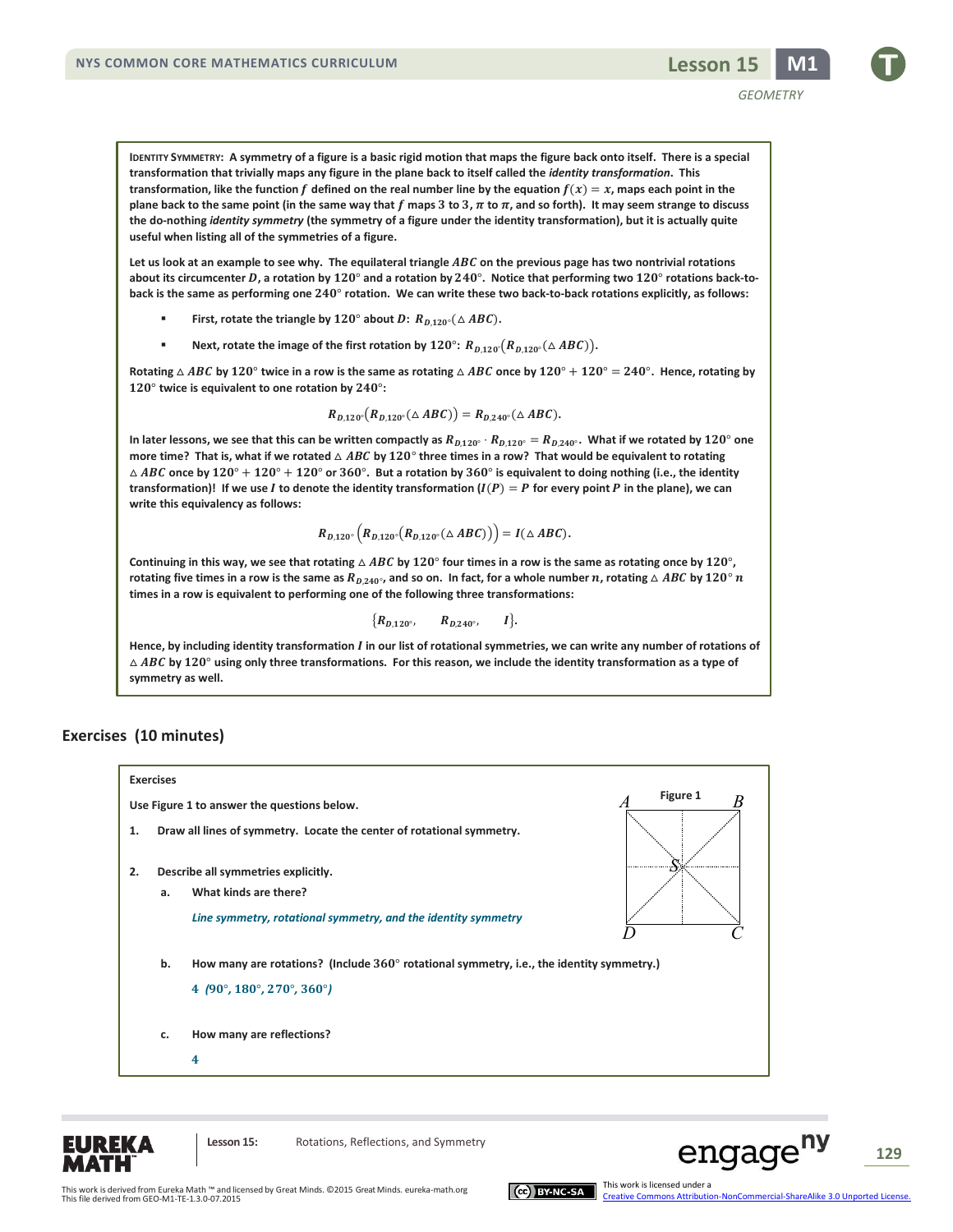*GEOMETRY*

| Prove that you have found all possible symmetries.<br>3.                                                         |    |                                                                                                                                                                                                                                                                          |
|------------------------------------------------------------------------------------------------------------------|----|--------------------------------------------------------------------------------------------------------------------------------------------------------------------------------------------------------------------------------------------------------------------------|
|                                                                                                                  | a. | How many places can vertex A be moved to by some symmetry of the square that you have identified? (Note<br>that the vertex to which you move $A$ by some specific symmetry is known as the image of $A$ under that<br>symmetry. Did you remember the identity symmetry?) |
|                                                                                                                  |    | $4$ -vertex A can be moved to A, B, C, or D.                                                                                                                                                                                                                             |
|                                                                                                                  | b. | For a given symmetry, if you know the image of A, how many possibilities exist for the image of $B$ ?<br>$\mathbf{2}$                                                                                                                                                    |
|                                                                                                                  | c. | Verify that there is symmetry for all possible images of $A$ and $B$ .<br>$(A, B) \rightarrow (A, B)$ is the identity, $(A, B) \rightarrow (A, D)$ is a reflection along $\overline{AC}$ , $(A, B) \rightarrow (D, A)$ is a rotation by 90°,<br>etc.                     |
|                                                                                                                  | d. | Using part (b), count the number of possible images of $A$ and $B$ . This is the total number of symmetries of the<br>square. Does your answer match up with the sum of the numbers from Exercise 2 parts (b) and (c)?<br>8                                              |
| <b>Relevant Vocabulary</b>                                                                                       |    |                                                                                                                                                                                                                                                                          |
| REGULAR POLYGON: A polygon is regular if all sides have equal length and all interior angles have equal measure. |    |                                                                                                                                                                                                                                                                          |

### **Closing (1 minute)**

- **EXEDENTIFY** Describe line symmetry, rotational symmetry, and identity symmetry.
	- *Line symmetry is when there exists a line (or lines) such that the image of a figure when reflected over the line is itself. A nontrivial rotational symmetry of a figure is a rotation of the plane that maps the figure back to itself such that the rotation is greater than* 0° *but less than* 360°*. Identity symmetry is a basic rigid motion that maps a figure back onto itself.*

# **Exit Ticket (3 minutes)**





**130**

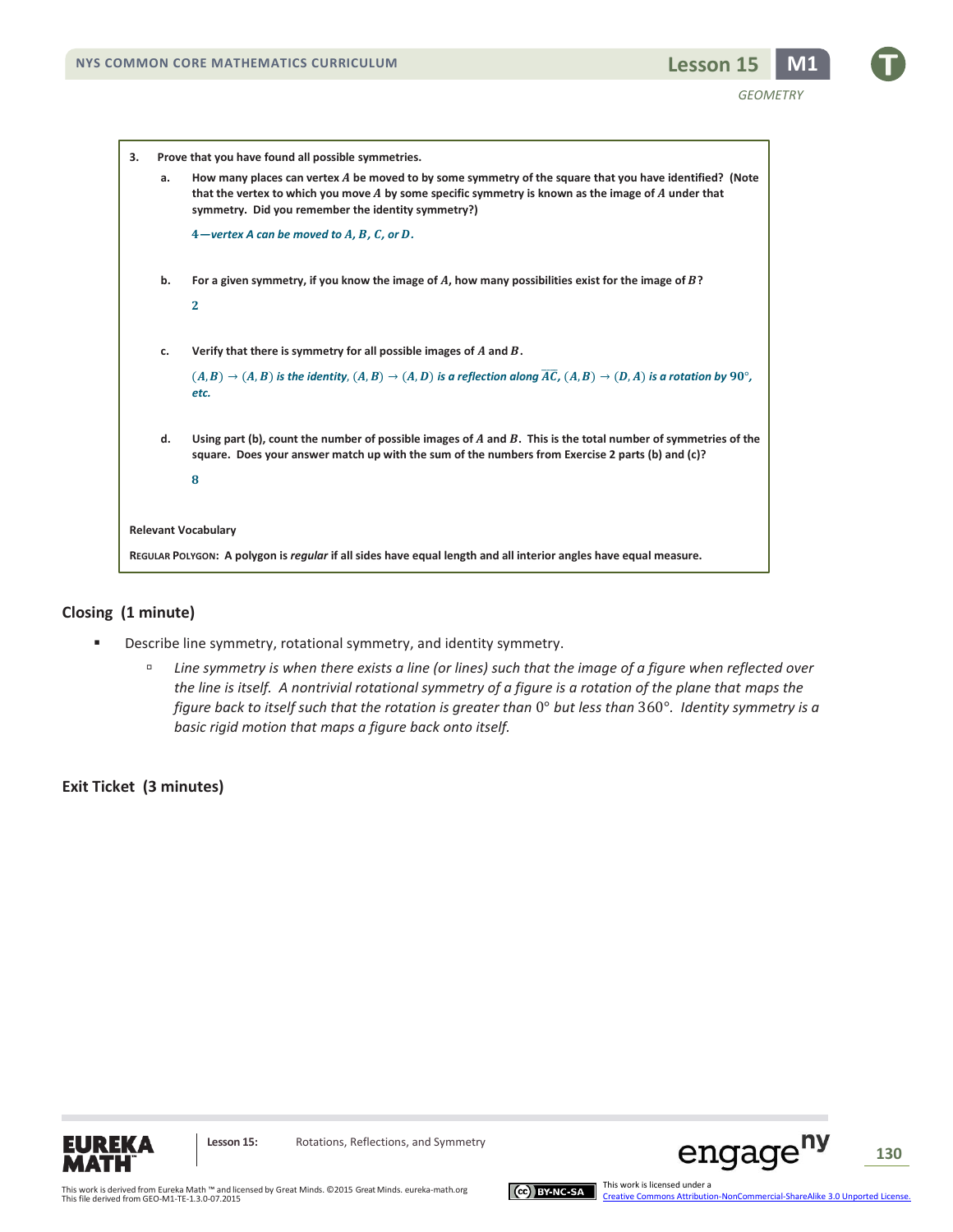

Name \_\_\_\_\_\_\_\_\_\_\_\_\_\_\_\_\_\_\_\_\_\_\_\_\_\_\_\_\_\_\_\_\_\_\_\_\_\_\_\_\_\_\_\_\_\_\_\_\_\_\_ Date\_\_\_\_\_\_\_\_\_\_\_\_\_\_\_\_\_\_\_\_

# **Lesson 15: Rotations, Reflections, and Symmetry**

# **Exit Ticket**

What is the relationship between a rotation and a reflection? Sketch a diagram that supports your explanation.





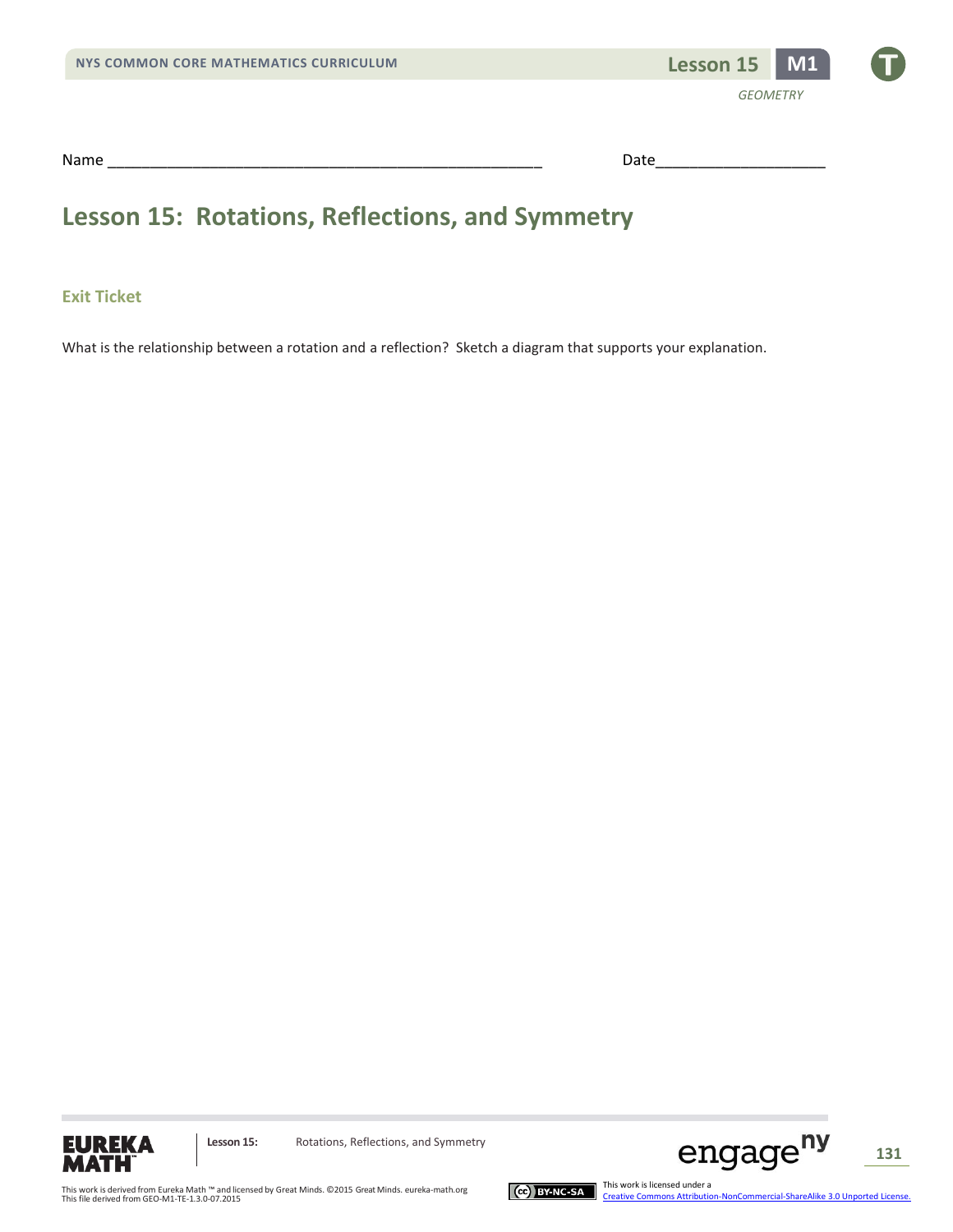

#### **Exit Ticket Sample Solutions**



#### **Problem Set Sample Solutions**





**Lesson 15:** Rotations, Reflections, and Symmetry



engage<sup>ny</sup>

**132**